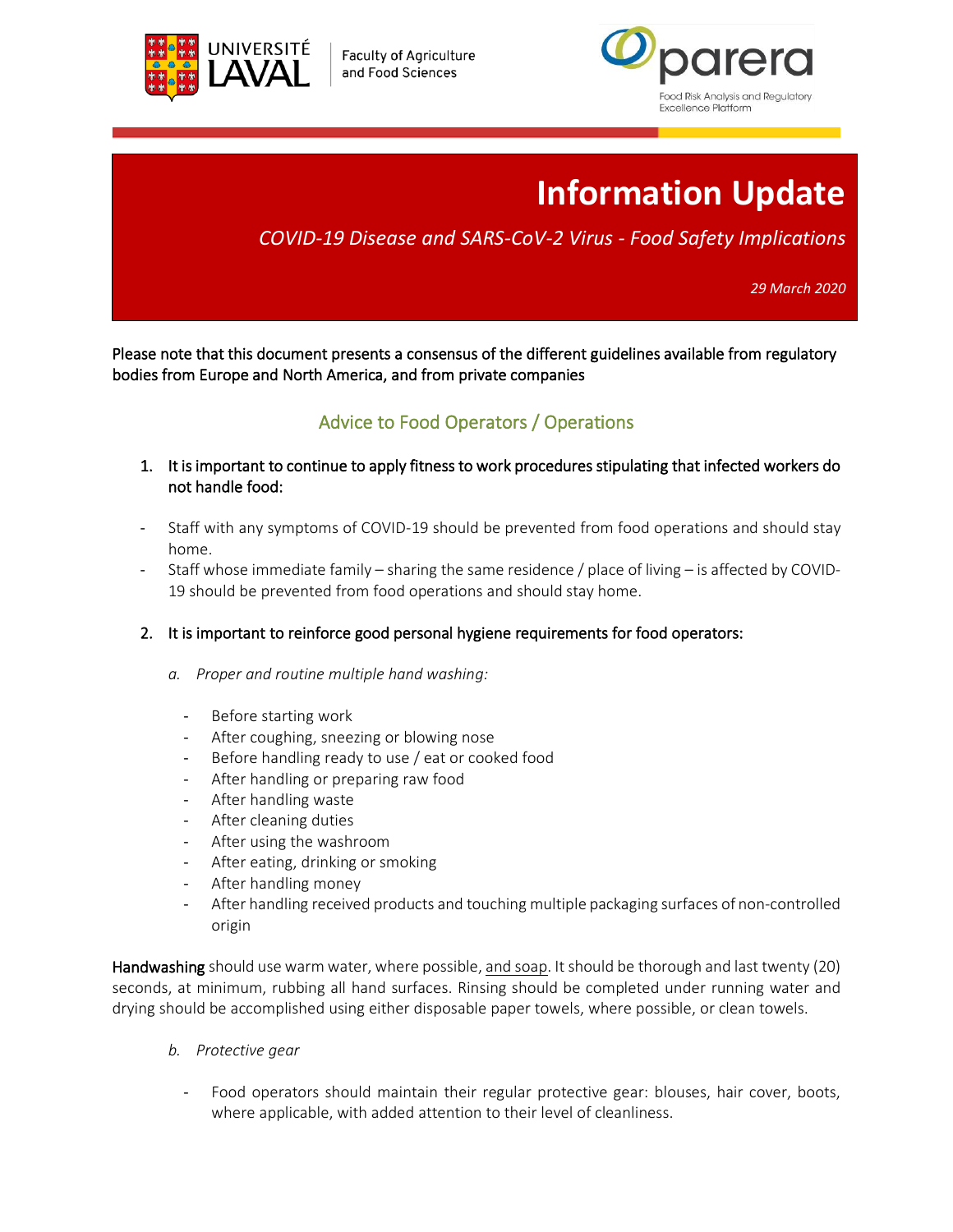There is no need to wear masks if these were not part of the occupational health requirements during regular operations. This advice also applies to operators that may be in contact with external partners, such as cashiers, baggers, etc.

Additional measures of social or physical distancing – staying at least 6 feet away from another individual – must be applied.

*c. Gloves*

There is no need to add gloves to your protective gear if your normal operations do not require them. It is perfectly acceptable to prepare and handle food with bare hands provided proper hand washing procedures are in place.

Should gloves be used during normal operations, continue to use them. They must be changed frequently and hands must be washed between changes, in addition to when gloves are removed. Gloves must be changed after carrying out non-food related activities, such as opening doors, handling money or touching unsanitized non-food surfaces.

*\*Gloves should not give a false sense of protection – proper hand washing must be maintained before* putting on and removing gloves. Bacteria can build up rapidly on the skin and multiply inside gloves due to *the moist and warm environment. Handwashing must always be thorough upon removing gloves. If gloves tear or are removed without handwashing a high number of bacteria can be transferred to the food*.

#### 3. Adapt establishment sanitation requirements

- It is advised to multiply the frequency of sanitation practices particularly for surfaces.
- All touch points, such as trollies, door handles, phones, ramps, remote controls should be sanitized more frequently.
- Ladles, tongs, condiment and spice holders should be washed and / or sanitized more frequently.
- Where possible and it does not / may not introduce other hazards keep doors open and where possible minimize contact.
- In an overly cautious approach, if one decides to clean the external surface of the product packaging with soapy water, an alcoholic solution at 70% alcohol or an approved sanitizer, this should not compromise the integrity of the product and would not introduce other hazards.
- In all activities, and when changing sanitation protocols and procedures to account for the management and prevention of the SARS-COV-2 virus, ensure that no other food hazards are introduced.
- Use approved sanitizers in all activities.

#### 4. Other adaptation measures

- a. Social / physical distancing. Where possible adapt work practices to enable physical distancing:
	- Limit the number of individuals in a given food preparation area.
	- Space out workstations and food preparation areas, if possible.
	- Limit the number of people staff, delivery drivers, customers who may come at a given time to avoid contact.



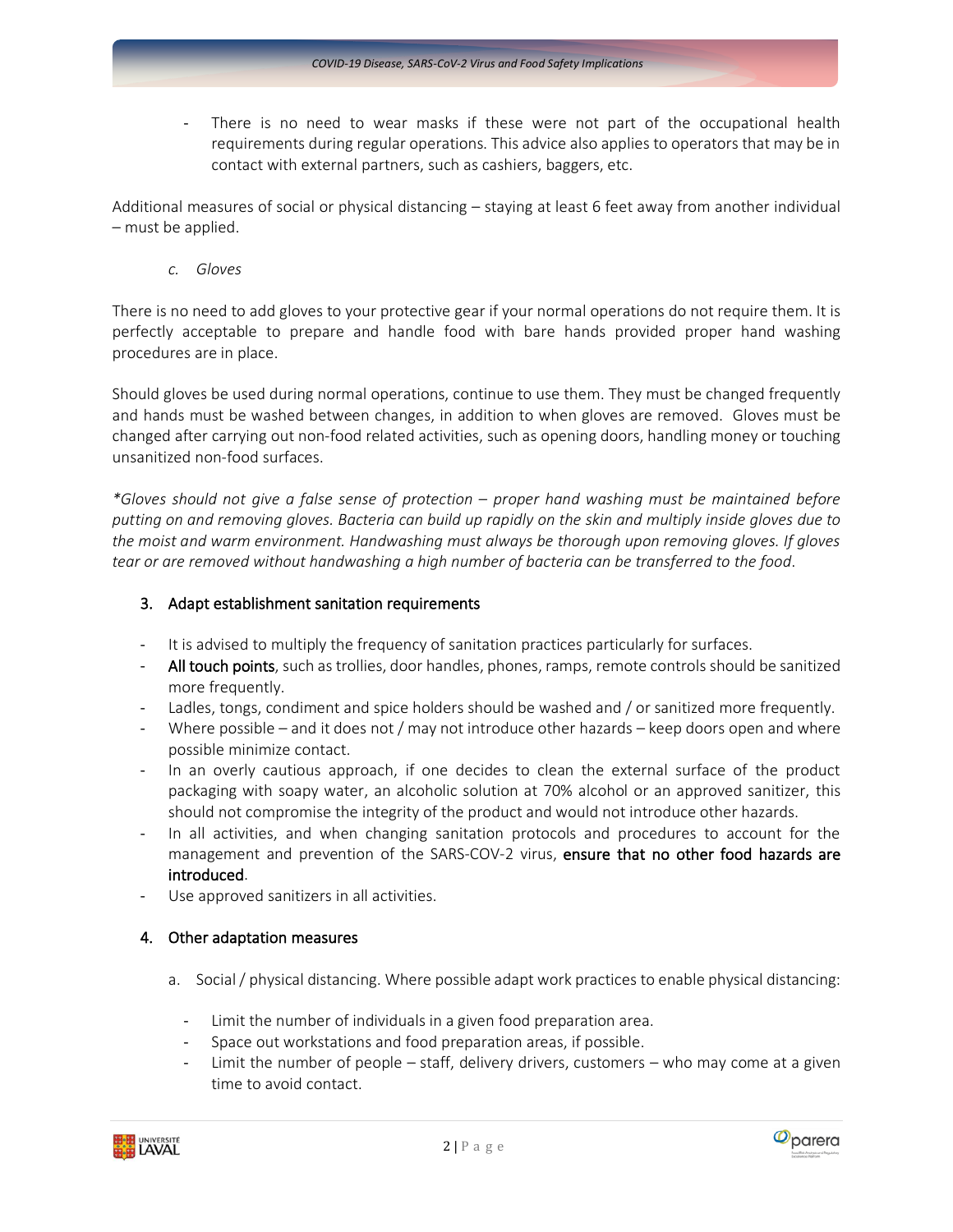- Use spacing measures among clients and customers (6 feet or 2 meters between two individuals).
- Use a ticketing system if / where appropriate, with the relevant associated sanitation and cleaning measures.
- b. Enhance staff awareness
	- Share information about transmission of the SARS-COV-2 among staff and operators in a simplified manner.
	- Ensure psychological well-being of staff is enhanced: while awareness is improved, there should be measures to limit anxiety and / or panic.
	- Reinforce food safety teachings
- c. Make available / facilitate hand sanitation through multiplication of sanitation stations and / or opportunities to wash hands and / or change gloves
	- Ensure staff and contractors report any symptoms and signs of illness and be attentive for them.
	- Facilitate and ease additional cleaning / disinfection of delivered / transported products to your facility.
	- Ensure all other food safety management measures are maintained cooking temperatures, pest management – either as part of HACCP / preventive measures or prerequisite programs.
	- Evaluate effectiveness of measures on a regular basis and adapt them.
	- Solicit feedback from staff and operators on impact of new measures and their effectiveness, stimulate involvement and innovation.